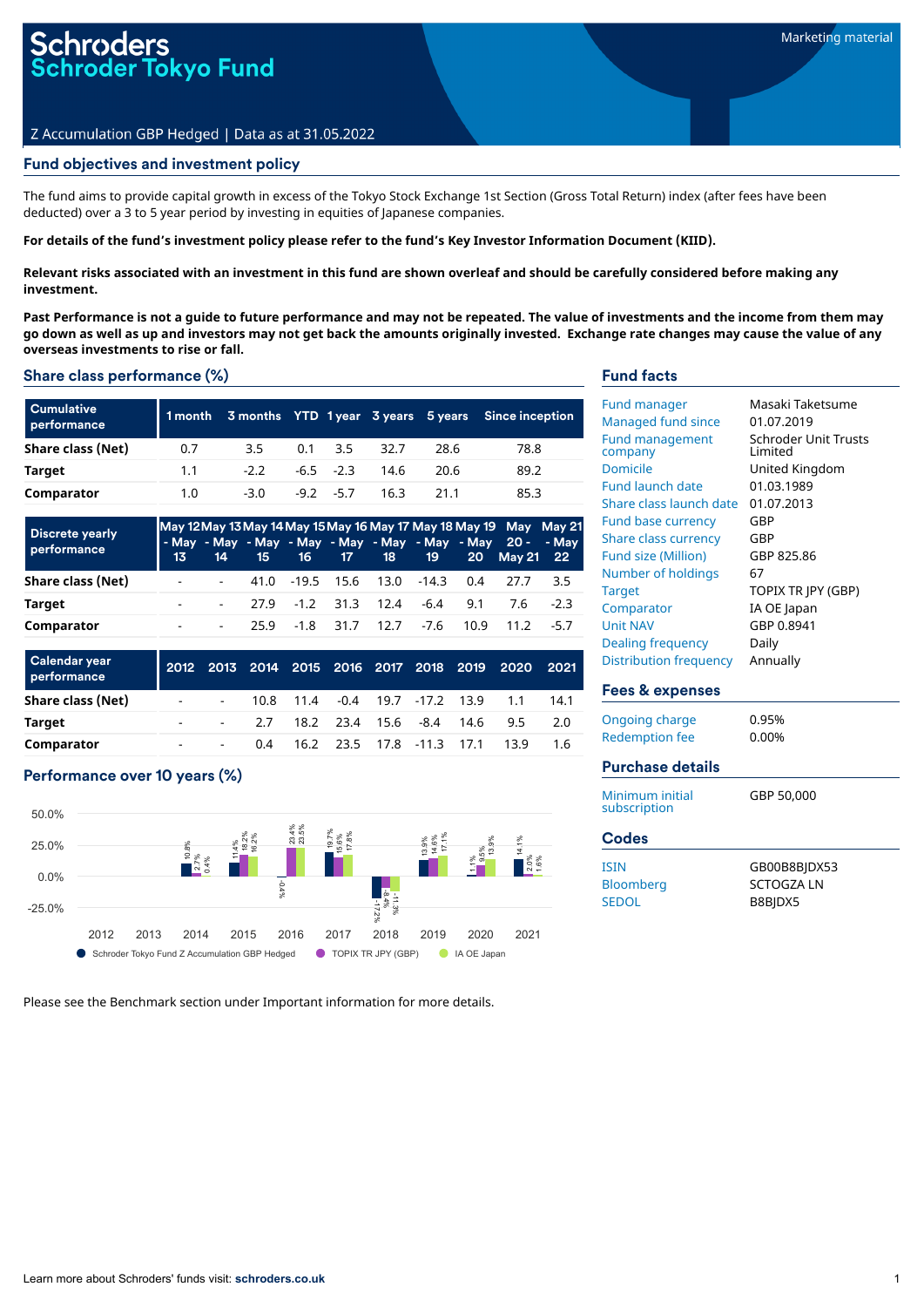## Risk considerations

**Performance risk:** Investment objectives express an intended result but there is no guarantee that such a result will be achieved. Depending on market conditions and the macro economic environment, investment objectives may become more difficult to achieve. **Please see the KIID and Prospectus for a full list of risk considerations applicable to this fund.**

## Synthetic risk & reward indicator (SRRI)



The risk category was calculated using historical performance data and may not be a reliable indicator of the fund's future risk profile. The fund's risk category is not guaranteed to remain fixed. Please see the Key Investor Information Document for more information.

### Risk statistics & financial ratios

|                                        | <b>Fund</b> | <b>Target</b> |
|----------------------------------------|-------------|---------------|
| Annual volatility (%)<br>(3v)          | 15.1        | 13.0          |
| Alpha (%) (3y)                         | 5.8         |               |
| Beta $(3y)$                            | 0.9         |               |
| Sharpe ratio (3y)                      | 0.7         | 0.4           |
| Information ratio<br>(3v)              | 0.5         |               |
| Dividend Yield (%)                     | 2.5         |               |
| <b>Price to book</b>                   | 1.2         |               |
| <b>Price to earnings</b>               | 12.8        |               |
| <b>Predicted Tracking</b><br>error (%) | 2.7         |               |

Source: Morningstar. The above ratios are based on bid to bid price based performance data of the unhedged equivalent share class. Source: Morningstar, and Schroders for the Predicted tracking error. The above ratios are based on bid to bid price based performance data. For help in understanding any terms used, please visit

https://www.Schroders.com/en/glossary/ These financial ratios refer to the average of the equity holdings contained in the fund's portfolio and in the benchmark (if mentioned) respectively. Please note this is an accumulation share class and as such the investor will not receive an income distribution. Any income will be reinvested into the fund.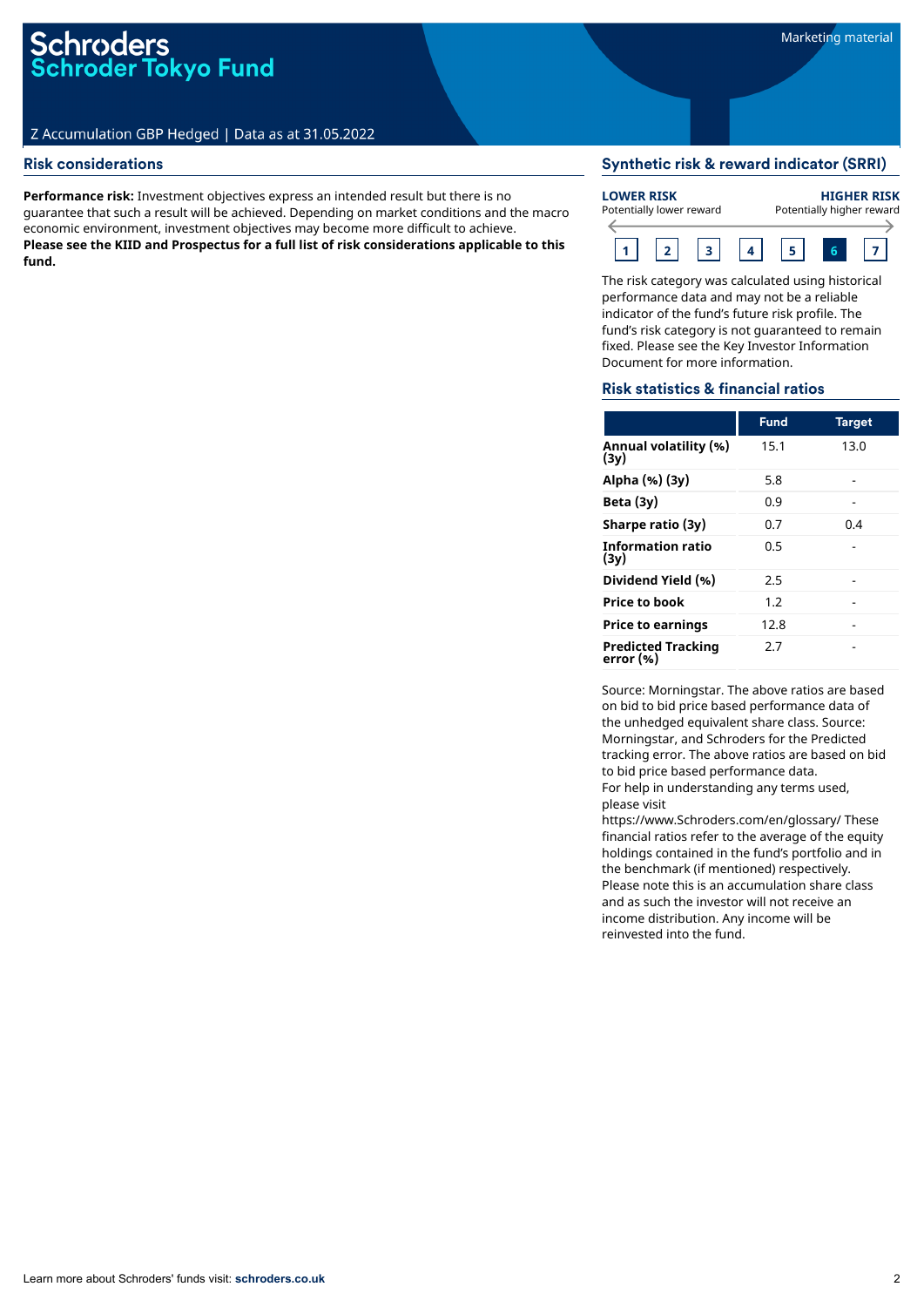### Asset allocation

Target refers to the Benchmark listed in the Fund facts section and described under the Share class performance section on page 1. Source: Schroders. Top holdings and asset allocation are at fund level.

# Sector (%)



# Top 10 holdings (%)

| <b>Holding name</b>                 | ℅   |
|-------------------------------------|-----|
| <b>Toyota Motor Corp</b>            | 5.0 |
| Nippon Telegraph & Telephone Corp   | 4.0 |
| Hitachi I td                        | 3.5 |
| Tokio Marine Holdings Inc           | 3.1 |
| Sumitomo Mitsui Financial Group Inc | 3.O |
| Seven & i Holdings Co Ltd           | 2.9 |
| Mitsui Fudosan Co Ltd               | 2.8 |
| Mitsui & Co Ltd                     | 2.5 |
| <b>ORIX Corp</b>                    | 2.4 |
| Astellas Pharma Inc                 | 2.4 |

### Share class available

|                               | <b>Z</b> Accumulation GBP<br><b>Hedged</b> | <b>Z Income GBP Hedged</b> |  |  |
|-------------------------------|--------------------------------------------|----------------------------|--|--|
| <b>Distribution frequency</b> | Annually                                   | Annually                   |  |  |
| <b>ISIN</b>                   | GB00B8BIDX53                               | GB00B8V8R746               |  |  |
| <b>Bloomberg</b>              | <b>SCTOGZALN</b>                           | <b>SCTOGZI LN</b>          |  |  |
| <b>SEDOL</b>                  | B8BIDX5                                    | <b>B8V8R74</b>             |  |  |
|                               |                                            |                            |  |  |

### Contact information

Schroder Unit Trusts Limited 1 London Wall Place London United Kingdom EC2Y 5AU Tel: 0800 182 2399 Fax: 0333 207 4504

For your security, communications may be taped or monitored.

## Information relating to changes in fund manager, investment objective, benchmark and corporate action information

The Benchmark performance is shown in the base currency of the fund. To enable comparison between the performance of this Hedged share class and the Benchmark, and to show the effect of the currency hedge, the equivalent unhedged base currency share class performance is also shown. The equivalent unhedged share class and benchmark will be blank if the inception date is different to the hedged share class inception date. Some performance differences between the fund and the benchmark may arise because the fund performance is calculated at a different valuation point from the benchmark. The fund's performance should be assessed against its target benchmark, being to exceed the Tokyo Stock Exchange 1st Section (Gross Total Return) index, and compared against the Investment Association Japan sector average return. The investment manager invests on a discretionary basis and is not limited to investing in accordance with the composition of the benchmark.

#### **Benchmarks:**

Masaki Taketsume replaced Andrew Rose as Fund Manager for this fund on 01.07.2019.

The investment manager invests on a discretionary basis and there are no restrictions on the extent to which the fund's portfolio and performance may deviate from the benchmark. The investment manager will invest in companies or sectors not included in the benchmark in order to take advantage of specific investment opportunities.